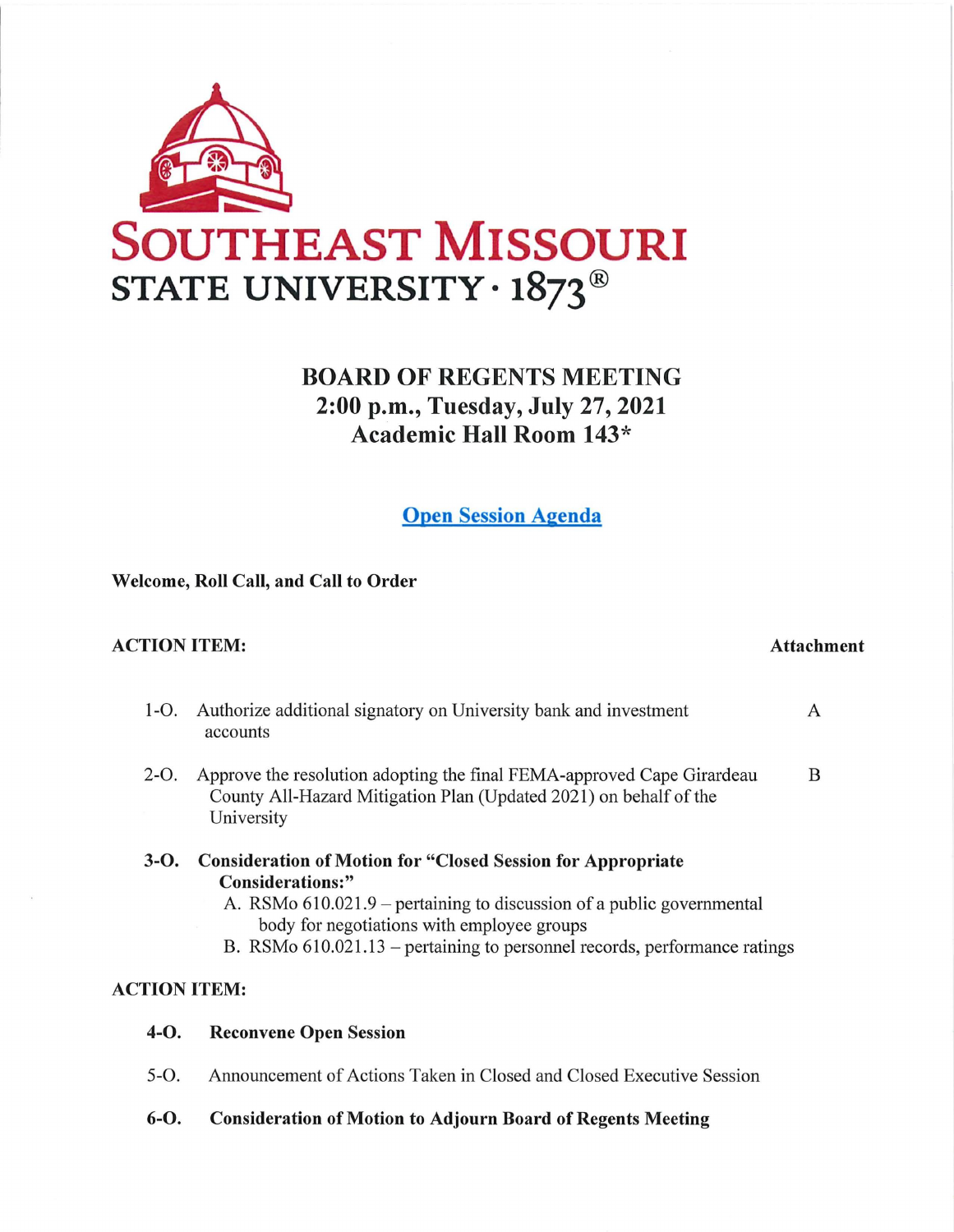**Attachment A** 



## **BOARD OF REGENTS**

### **MOTION CONSIDERATION FORM**

## **July 27, 2021**

## **Open Session**

#### **I. Motion to be Considered:**

Authorize Sue Wilde, Assistant Vice President for Financial Services, as a signatory on University bank and investment accounts.

#### **II. Background:**

Pam Sander, University Controller, retired effective July 6, 2021. Pam had signature authority on bank and investment accounts. In order to update University bank and investment accounts, some of our financial service partners have requested documentation of Board action to remove Ms. Sander and to add a new signatory on accounts.

| <b>Recommended By:</b>       |                  |
|------------------------------|------------------|
| <b>Student Government</b>    | Chairperson      |
| <b>Faculty Senate</b>        | Dean             |
| Administrative Council       | Academic Council |
| VP, Enroll. Man. & Stu. Suc. | Provost          |
| VP, Finance & Admin.         |                  |
| VP, University Advancement   | President        |
| <b>Board Action on:</b>      | Postpone:        |
| Motion By:                   | Amend:           |
| Second By:                   | Disapprove:      |
| Nays:<br>Vote:<br>Yeas:      | Approve:         |
| Abstentions:                 | Secretary:       |
|                              |                  |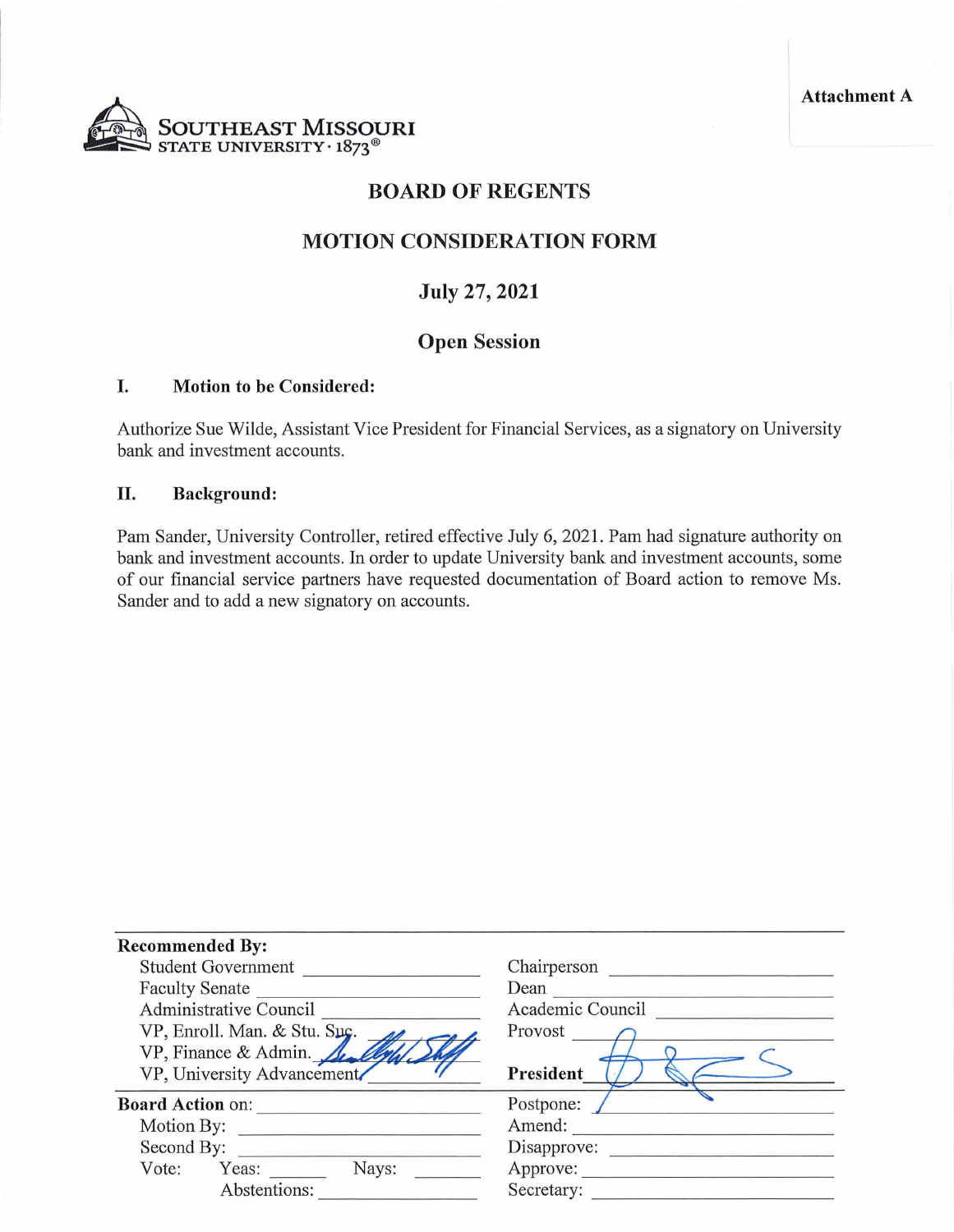#### Attachment B



## **BOARD OF REGENTS**

## **MOTION CONSIDERATION FORM**

## **July 27, 2021**

## **Open Session**

#### I. **Motion to be Considered:**

Approve the attached resolution adopting the final FEMA-approved Cape Girardeau County All-Hazard Mitigation Plan (Updated 2021) on behalf of the University.

#### II. **Background:**

Federal Emergency Management Agency (FEMA) requires state, tribal, and local governments to develop and adopt hazard mitigation plans as a condition for receiving certain types of nonemergency disaster assistance, including funding for mitigation projects. The Mitigation Management Section of the State Emergency Management Agency (SEMA) works with local communities to reduce or avoid the adverse impacts that disasters have on Missourians. Representatives from Cape Girardeau County, cities within the county, the University, school systems, and other community leaders have participated in the research and drafting of the Cape Girardeau County All-Hazard Mitigation Plan (Updated 2021), included as Attachment 1. The Plan increases education and awareness around threats, hazards, and vulnerabilities, and identifies long-term strategies for risk reduction that are agreed upon by stakeholders and the public.

Although adoption of the Plan does not commit the University to any actions or expenditures, the University's participation in the planning process and adoption of the Plan are required in order to be eligible for many FEMA grants (e.g., safe rooms, sirens, generators, etc.).

| <b>Recommended By:</b>        |                  |
|-------------------------------|------------------|
| <b>Student Government</b>     | Chairperson      |
| <b>Faculty Senate</b>         | Dean             |
| <b>Administrative Council</b> | Academic Council |
| VP, Enroll. Man. & Stu. Suc.  | Provost          |
| VP, Finance & Admin.          |                  |
| VP, University Advancement    | President        |
| <b>Board Action on:</b>       | Postpone:        |
| Motion By:                    | Amend:           |
| Second By:                    | Disapprove:      |
| Nays:<br>Vote:<br>Yeas:       | Approve:         |
| Abstentions:                  | Secretary:       |
|                               |                  |